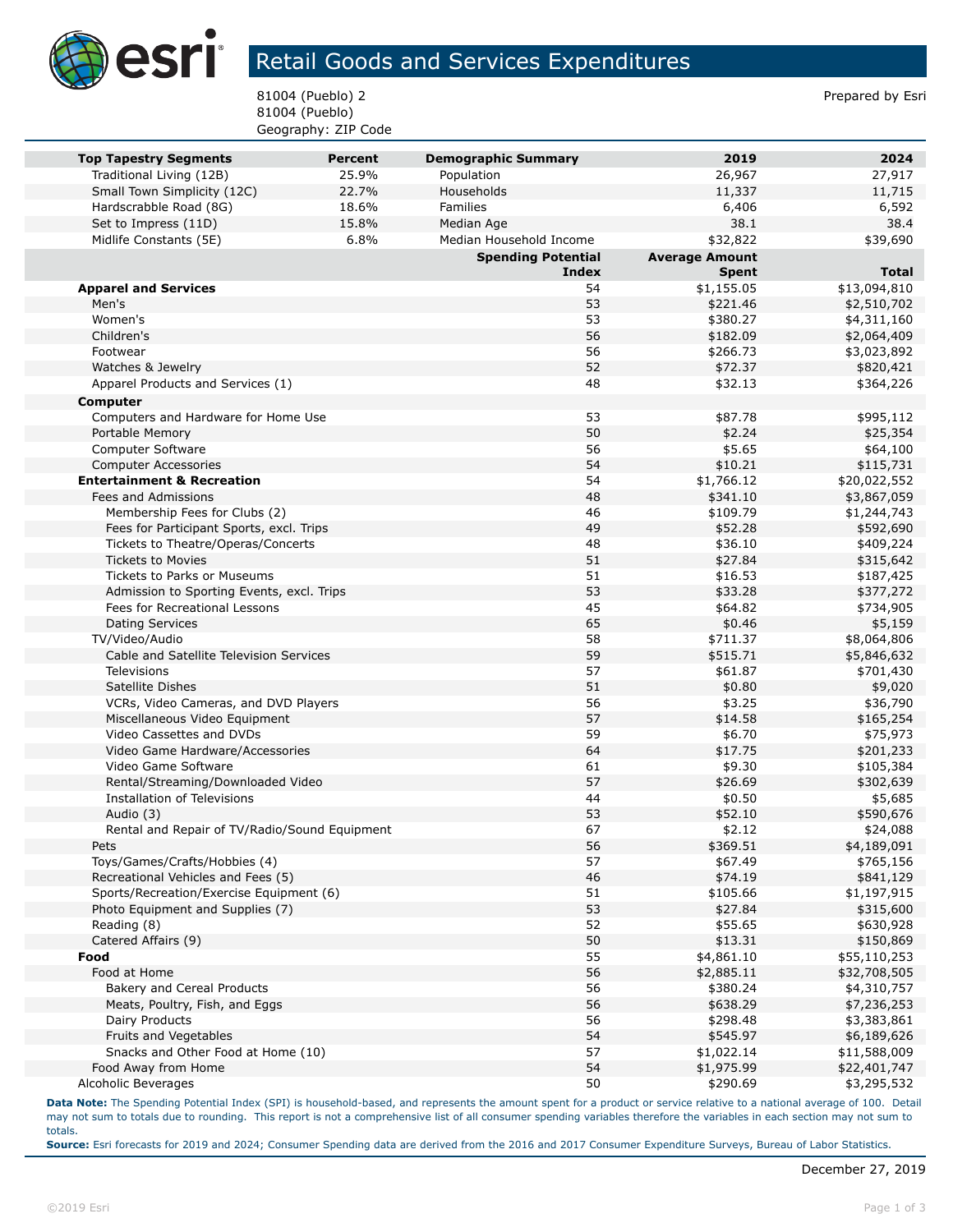

## Retail Goods and Services Expenditures

81004 (Pueblo) 2 Prepared by Esri 81004 (Pueblo) Geography: ZIP Code

|                                            | <b>Spending Potential</b> | <b>Average Amount</b> |               |
|--------------------------------------------|---------------------------|-----------------------|---------------|
|                                            | <b>Index</b>              | Spent                 | Total         |
| <b>Financial</b>                           |                           |                       |               |
| Value of Stocks/Bonds/Mutual Funds         | 49                        | \$10,430.79           | \$118,253,918 |
| Value of Retirement Plans                  | 50                        | \$47,864.35           | \$542,638,177 |
| Value of Other Financial Assets            | 58                        | \$3,298.40            | \$37,393,937  |
| Vehicle Loan Amount excluding Interest     | 58                        | \$1,659.60            | \$18,814,894  |
| Value of Credit Card Debt                  | 54                        | \$1,312.05            | \$14,874,721  |
| <b>Health</b>                              |                           |                       |               |
| Nonprescription Drugs                      | 57                        | \$81.87               | \$928,106     |
| <b>Prescription Drugs</b>                  | 60                        | \$219.40              | \$2,487,346   |
| Eyeglasses and Contact Lenses              | 57                        | \$51.85               | \$587,850     |
| Home                                       |                           |                       |               |
| Mortgage Payment and Basics (11)           | 48                        | \$4,878.14            | \$55,303,474  |
| Maintenance and Remodeling Services        | 46                        | \$990.85              | \$11,233,219  |
| Maintenance and Remodeling Materials (12)  | 54                        | \$265.73              | \$3,012,616   |
| Utilities, Fuel, and Public Services       | 58                        | \$2,821.86            | \$31,991,457  |
| <b>Household Furnishings and Equipment</b> |                           |                       |               |
| Household Textiles (13)                    | 56                        | \$55.69               | \$631,304     |
| Furniture                                  | 54                        | \$332.03              | \$3,764,222   |
| <b>Rugs</b>                                | 56                        | \$18.04               | \$204,481     |
| Major Appliances (14)                      | 55                        | \$194.43              | \$2,204,297   |
| Housewares (15)                            | 54                        | \$57.88               | \$656,199     |
| Small Appliances                           | 57                        | \$27.52               | \$311,991     |
| Luggage                                    | 50                        | \$6.99                | \$79,268      |
| Telephones and Accessories                 | 48                        | \$36.54               | \$414,286     |
| <b>Household Operations</b>                |                           |                       |               |
| Child Care                                 | 49                        | \$251.20              | \$2,847,892   |
| Lawn and Garden (16)                       | 51                        | \$240.93              | \$2,731,428   |
| Moving/Storage/Freight Express             | 54                        | \$35.55               | \$403,035     |
| Housekeeping Supplies (17)                 | 56                        | \$420.56              | \$4,767,888   |
| <b>Insurance</b>                           |                           |                       |               |
| Owners and Renters Insurance               | 56                        | \$324.14              | \$3,674,806   |
| Vehicle Insurance                          | 57                        | \$885.50              | \$10,038,873  |
| Life/Other Insurance                       | 54                        | \$251.11              | \$2,846,839   |
| Health Insurance                           | 56                        | \$2,219.63            | \$25,163,951  |
| Personal Care Products (18)                | 56                        | \$278.38              | \$3,155,997   |
| School Books and Supplies (19)             | 53                        | \$82.70               | \$937,596     |
| <b>Smoking Products</b>                    | 69                        | \$279.84              | \$3,172,598   |
| Transportation                             |                           |                       |               |
| Payments on Vehicles excluding Leases      | 58                        | \$1,475.85            | \$16,731,676  |
| Gasoline and Motor Oil                     | 58                        | \$1,314.97            | \$14,907,869  |
| Vehicle Maintenance and Repairs            | 57                        | \$648.32              | \$7,350,053   |
| <b>Travel</b>                              |                           |                       |               |
| Airline Fares                              | 47                        | \$253.99              | \$2,879,541   |
| Lodging on Trips                           | 49                        | \$305.00              | \$3,457,795   |
| Auto/Truck Rental on Trips                 | 49                        | \$12.86               | \$145,795     |
| Food and Drink on Trips                    | 50                        | \$268.02              | \$3,038,517   |

**Data Note:** The Spending Potential Index (SPI) is household-based, and represents the amount spent for a product or service relative to a national average of 100. Detail may not sum to totals due to rounding. This report is not a comprehensive list of all consumer spending variables therefore the variables in each section may not sum to totals. **Source:** Esri forecasts for 2019 and 2024; Consumer Spending data are derived from the 2016 and 2017 Consumer Expenditure Surveys, Bureau of Labor Statistics.